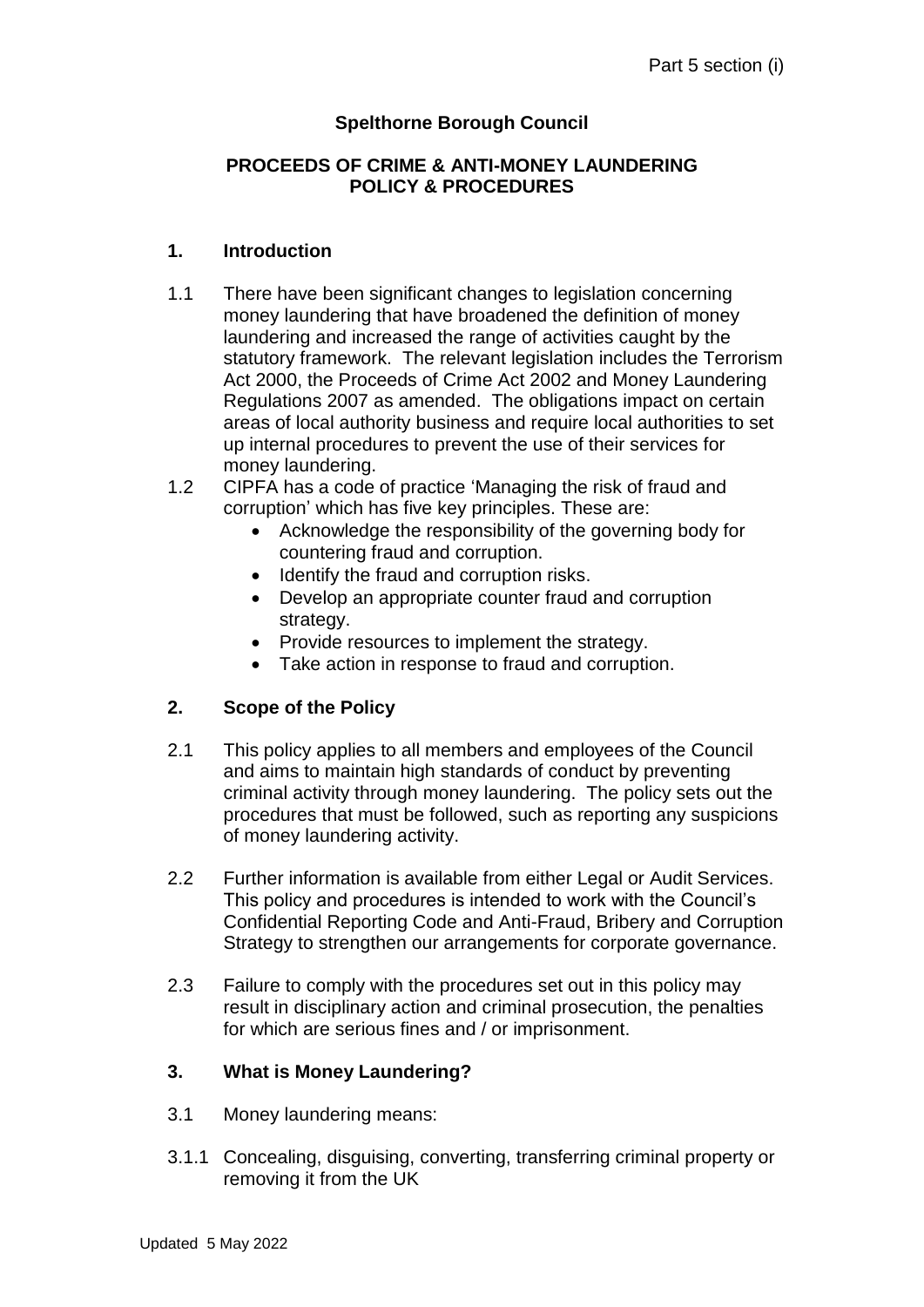- 3.1.2 Entering into or becoming concerned in an arrangement **you know or suspect** facilitates the acquisition, retention, use or control of criminal property by or on behalf of another person
- 3.1.3 Acquiring, using or possessing criminal property
- 3.1.4 **Becoming concerned in an arrangement facilitating concealment**, removal from jurisdiction, transfer to nominees or any other retention or control of terrorist property.
- 3.2 Potentially any member of staff could be caught by money laundering provisions **if they suspect money laundering and either become involved with it in some way and / or do nothing about it.** Practical examples might be receipt of a large cash payment for any sum due such as for business rates or council tax, and large or repeated overpayments to the authority that require significant refunds. An assessment of risks to Spelthorne indicates low likelihood of this happening, but if it did the impact on the authority and individuals involved could be significant.
- 3.3 This policy meets statutory duties and protects both the authority and individual staff members from risks associated with money laundering. Procedures set out how any concerns should be raised.

### **4. Roles and Responsibilities**

**Audit Committee**: The Council has an Audit Committee to review the assessment of fraud risks and potential harm to the council from fraud and corruption.

**Councillors**: Councillors are expected to act in a manner which sets an example to the community whom they represent and to the employees of the council who deliver services. Councillors will comply with the Code of Conduct for Councillors.

**Section 151 Officer:** has the statutory responsibility to ensure the proper arrangements of the council's financial affairs.

**Monitoring Officer**: will act as the MLRO

**Internal Audit**: will carry out reviews of the adequacy of the council's control environment and report on any weaknesses found. Investigation of any matters of irregularity.

**Employees**: employees are expected to be aware of the possibility that fraud, corruption and theft may exist in the workplace and share their concerns in accordance with this policy.

**Contractors and suppliers**: those organisations employed to work on behalf of the council are expected to maintain strong anti-fraud principles.

#### **5. Actions to be Taken**

5.1 To meet its statutory duties, the Council must: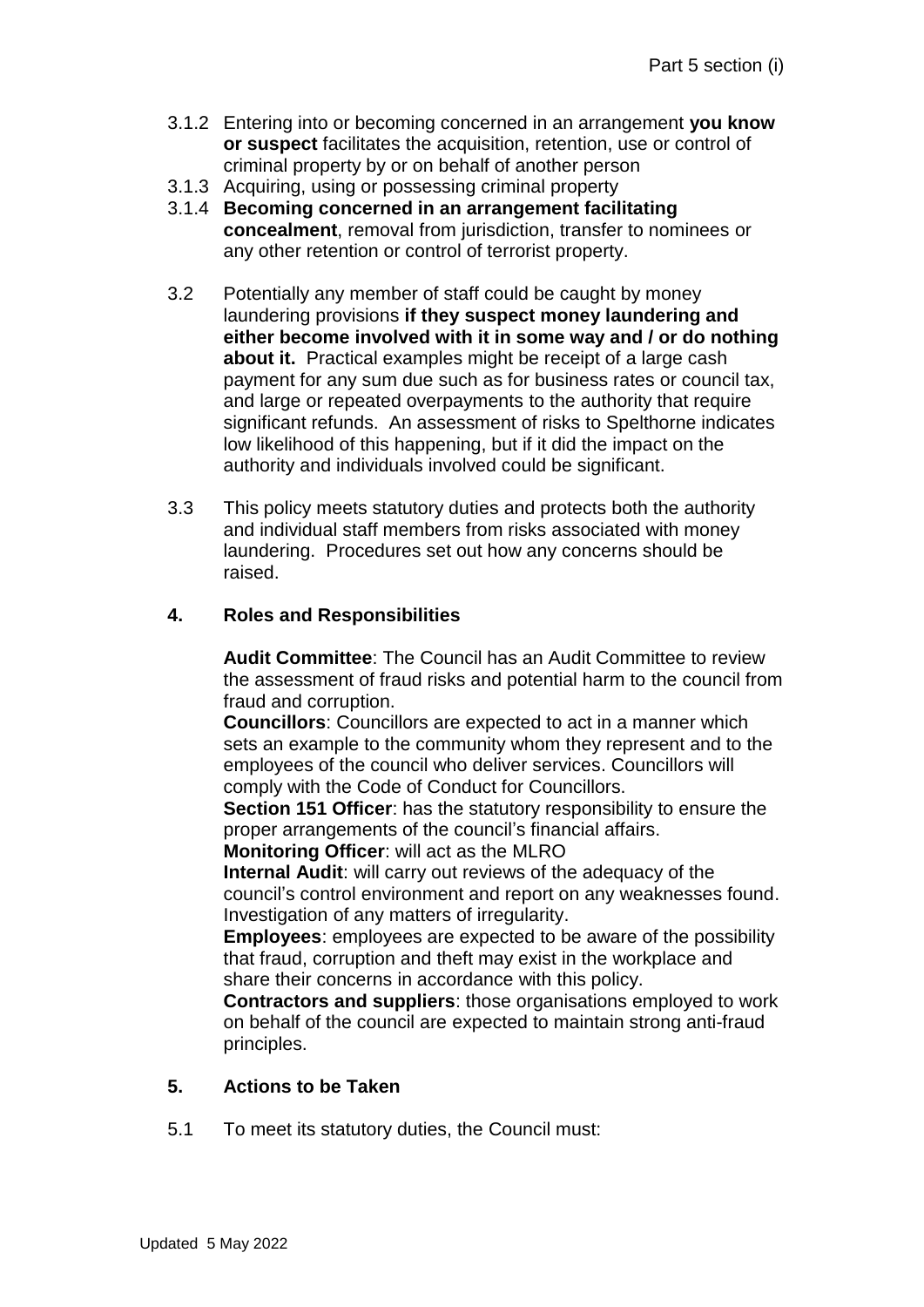- 5.1.1 Approve an appropriate policy and set of procedures for identifying and reporting money laundering
- 5.1.2 Nominate a Money Laundering Reporting Officer (MLRO) to receive reports from colleagues and make reports as necessary to the National Crime Agency (NCA)
- 5.1.3 Provide appropriate training to staff and
- 5.1.4 Maintain required record keeping procedures

### **6. The Money Laundering Reporting Officer (MLRO)**

6.1 The staff member nominated to receive reports about any known or suspected money laundering activity within the Council is the Group Head of Corporate Governance/Monitoring Officer. In the absence of the MLRO, the Deputy Monitoring Officer is authorised to deputise for him/her.

## **PROCEDURES**

## **7. Reporting to the MLRO**

7.1 As soon as any money laundering activity becomes known or suspected, it must be reported to the MLRO. This should be within "hours" of the activity being identified, not days or weeks later. Failure to act in this way could lead to prosecution.

### 7.2 The report **must be written and include as much detail as possible,** such as:

- Full details of all people involved, including yourself if relevant, eg name, date of birth, address, company names, directorships, contact details etc
- Full details of their / your involvement
- The types of money laundering activity involved (as set out in para. 3 above)
- The dates of such activities, including whether the transaction have happened, are ongoing or imminent, where they took place, how they took place, the likely amount of money or assets involved and exactly why you are suspicious.

**You should also copy any relevant supporting documentation.**  The NCA will require as much detail as possible, as will the MLRO in making a decision on whether to report to NCA.

7.3 Further guidance on reporting is available from both Legal and Audit Services. Please do not hesitate to seek advice from your manager, Legal and / or Audit Services as soon as any activity is suspected. **Do not take any action such as stopping a suspect**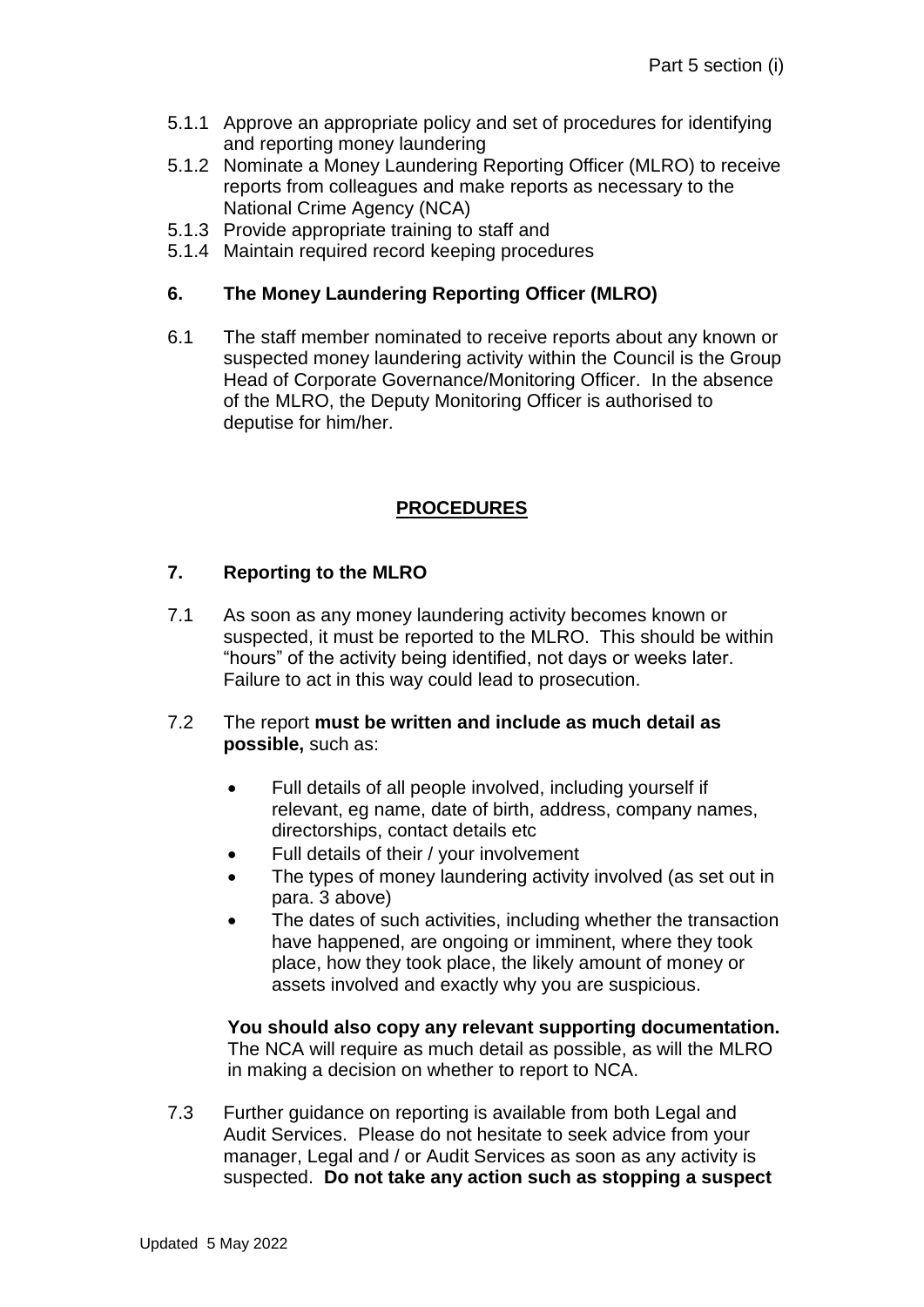**transaction.** It may be that NCA want to proceed with a transaction as part of their investigation. Our duty is **to report only.**

- 7.4 Once reported to the MLRO, **you must not make any further enquiries into the matter yourself. Any necessary investigation will be done by NCA.** All staff will be required to cooperate with the MLRO and authorities during any subsequent investigation.
- 7.5 **Also, at no time and under no circumstances should any indication of suspicion be made to the person(s) suspected of money laundering.** This must be observed even if NCA has given consent to a particular transaction proceeding. Otherwise, staff may commit a criminal offence of "tipping off" those suspected. So be careful not to make any reference on a client file to MLRO reporting. If the client sees their file, such a reference could tip them off and make staff liable to prosecution. The MLRO will keep appropriate confidential records.

### **8. Action by the MLRO**

- 8.1 On receipt of a disclosure report, the MLRO must record the date or receipt, acknowledge receipt and set a deadline for reply to the reporting officer.
- 8.2 The MLRO should consider the report and any further internal information required, such as data on other transaction patterns and volumes, the length of any business relationship involved, the number of any one-off transactions and linked one-off transactions and any identification evidence held.

The MLRO should also make any other appropriate enquiries to ensure all available information is considered in deciding whether a report to NCA is required (without tipping off those involved).

- 8.3 Once the disclosure report and any other relevant information is evaluated, the MLRO must make a timely determination as to whether there is actual or suspected money laundering taking place, or there are reasonable grounds to know or suspect that is the case, and whether consent should be sought from NCA for a particular transaction to proceed.
- 8.4 Where the MLRO does so conclude, the matter must be disclosed to NCA as soon as possible on their standard report forma and in the prescribed manner **unless** there is a reasonable excuse for non-disclosure to NCA. For example, a lawyer may wish to claim legal professional privilege for not disclosing the information. Up to date forms can be downloaded from the NCA website at [www.nationalcrimeagency.gov.uk](http://www.nationalcrimeagency.gov.uk/)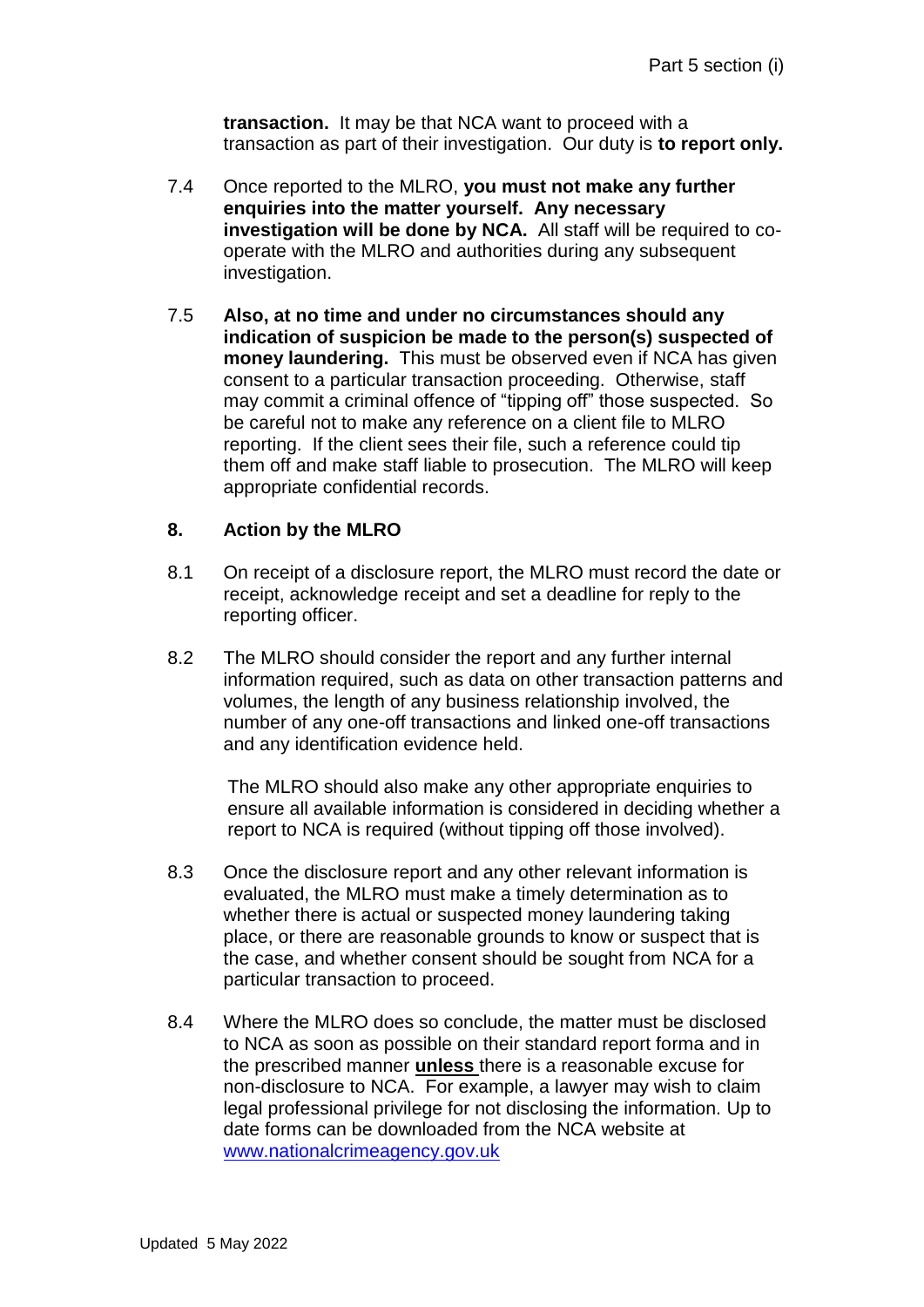- 8.5 Where the MLRO suspects money laundering but has a reasonable excuse for non-disclosure, then the report must be noted accordingly. The MLRO may then immediately give consent for any ongoing or imminent transactions to proceed. **Full legal advice must be obtained before this course of action is taken.**
- 8.6 Where consent is required from NCA for a transaction to proceed, no further action should be taken until specific consent is obtained or consent is deemed through expiry of relevant time limits without objection from NCA.
- 8.7 Where the MLRO decides there are no reasonable grounds to suspect money laundering, the report must be marked accordingly and the MLRO must give consent for any transactions to proceed.
- 8.8 All reports received by the MLRO and reports made to NCA must be kept by the MLRO in a confidential file for a minimum of five years.
- 8.9 **The MLRO commits a criminal offence if he knows or suspects, or has reasonable grounds to do so through a disclosure made to him/her, that another person is engaged in money laundering and he/she does not disclose this as soon as practicable to NCA.**
- **9. Client Identification Procedure**

**Please note this procedure is restricted to finance, accountancy, audit and certain legal services.**

- 9.1 Where these services form an ongoing business relationship with a client, undertake a one-off transaction involving payment by or to the client of €15,000 or the current equivalent in Sterling or more, undertake a series of linked one-off transactions involving total payment by or to the client of €15,000 or the current equivalent in Sterling or more, or it is known or suspected that such transactions involve money laundering, then the following client identification procedure must be observed before any business is undertaken for that client.
- 9.2 In these circumstances, staff in the relevant service must obtain satisfactory evidence of the identity of the prospective client as soon as practicable after instructions are received (unless such evidence has already been obtained).
- 9.3 Evidence of identity should be obtained as follows:
- 9.3.1 For internal clients, appropriate evidence of identity of Council departments will be signed, written instructions on Council headed